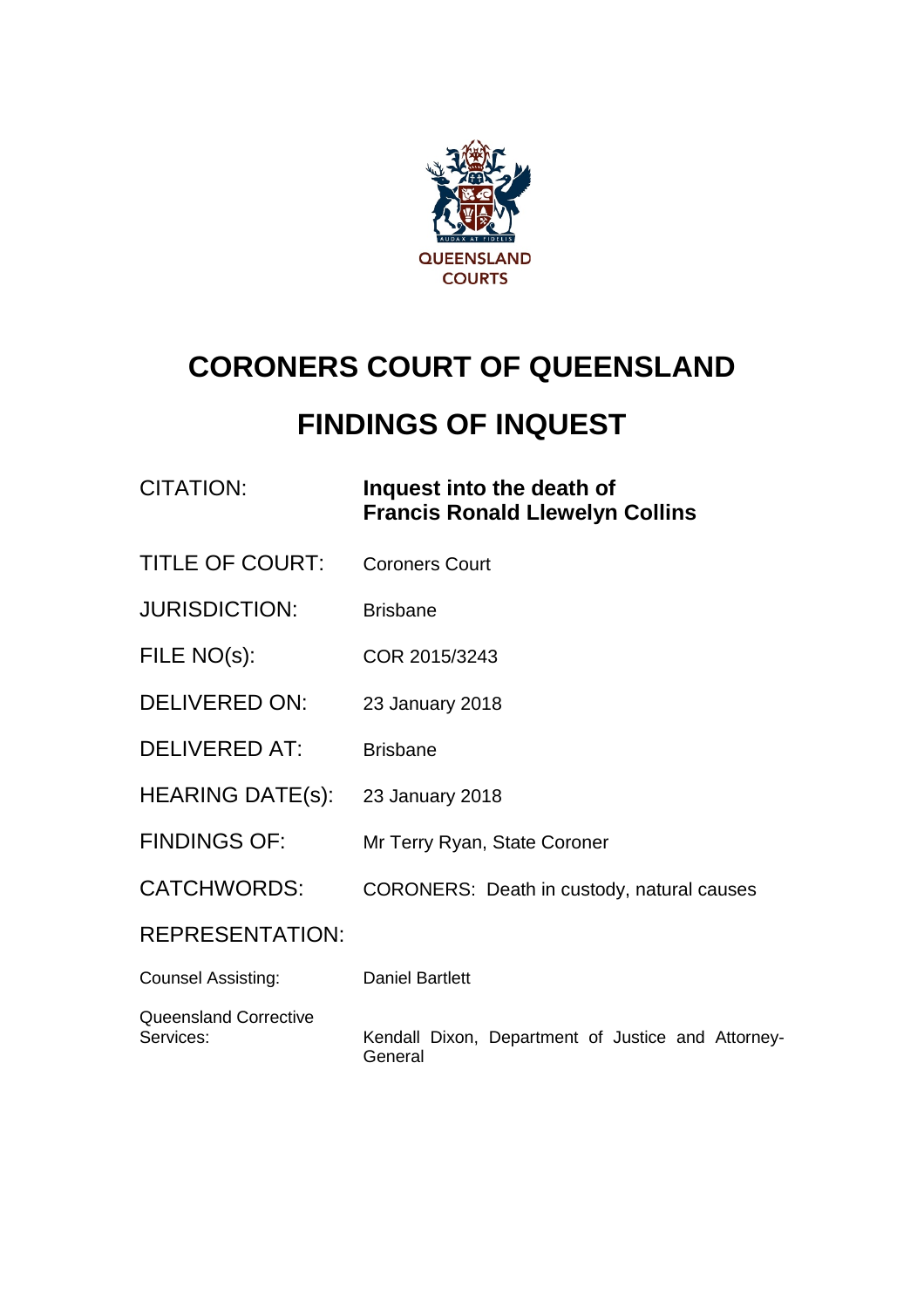### **Introduction**

- 1. Mr Collins was sentenced in Cairns in May 2007 to a term of 11 years imprisonment. At that time he was aged 77 years. In August 2007, he was transferred from Maryborough Correctional Centre to Wolston Correctional Centre (WCC). This was to facilitate frequent trips to the Princess Alexandra Hospital (PAH) for medical treatment. Mr Collins had a variety of medical issues at the time he was sentenced, including diabetes, hypertension, high cholesterol and vascular disease.
- 2. On 16 August 2015, Mr Collins was transferred to the PAH for treatment of a blister that was not healing. He was admitted, and over the ensuing days his condition deteriorated and Mr Collins stated he wished only for comfort measures. His breathing became more laboured, and an oxygen mask was applied, which Mr Collins resisted. He was also offered pain relief, which he declined. A short time later, nursing staff checked Mr Collins for vital signs, but none were detected. Mr Collins was declared deceased at 7:45pm on 20 August 2015.

## **The investigation**

- 3. An investigation into the circumstances leading to the death of Mr Collins was conducted by Detective Sergeant Andy Seery from the Queensland Police Service (QPS) Corrective Services Investigation Unit (CSIU).
- 4. Upon being notified of Mr Collins' death, the CSIU attended WCC and the PAH. Mr Collins' correctional records and his medical files from the PAH and WCC were obtained. The investigation was informed by statements from the relevant custodial correctional officers, and clinical staff and treating doctors at the PAH. Interviews were also conducted with other prisoners at the WCC, including the prisoner allocated to care for Mr Collins. These statements and interviews were tendered at the inquest.
- 5. A full internal autopsy examination was conducted by forensic pathologist, Dr Phillip Storey. At the request of the Coroners Court of Queensland, Dr Ian Home from the Queensland Health Clinical Forensic Medicine Unit (CFMU) examined the statements as well as the medical records for Mr Collins from the PAH and WCC and reported on them.
- 6. I am satisfied that the investigation was thoroughly and professionally conducted and that all relevant material was accessed.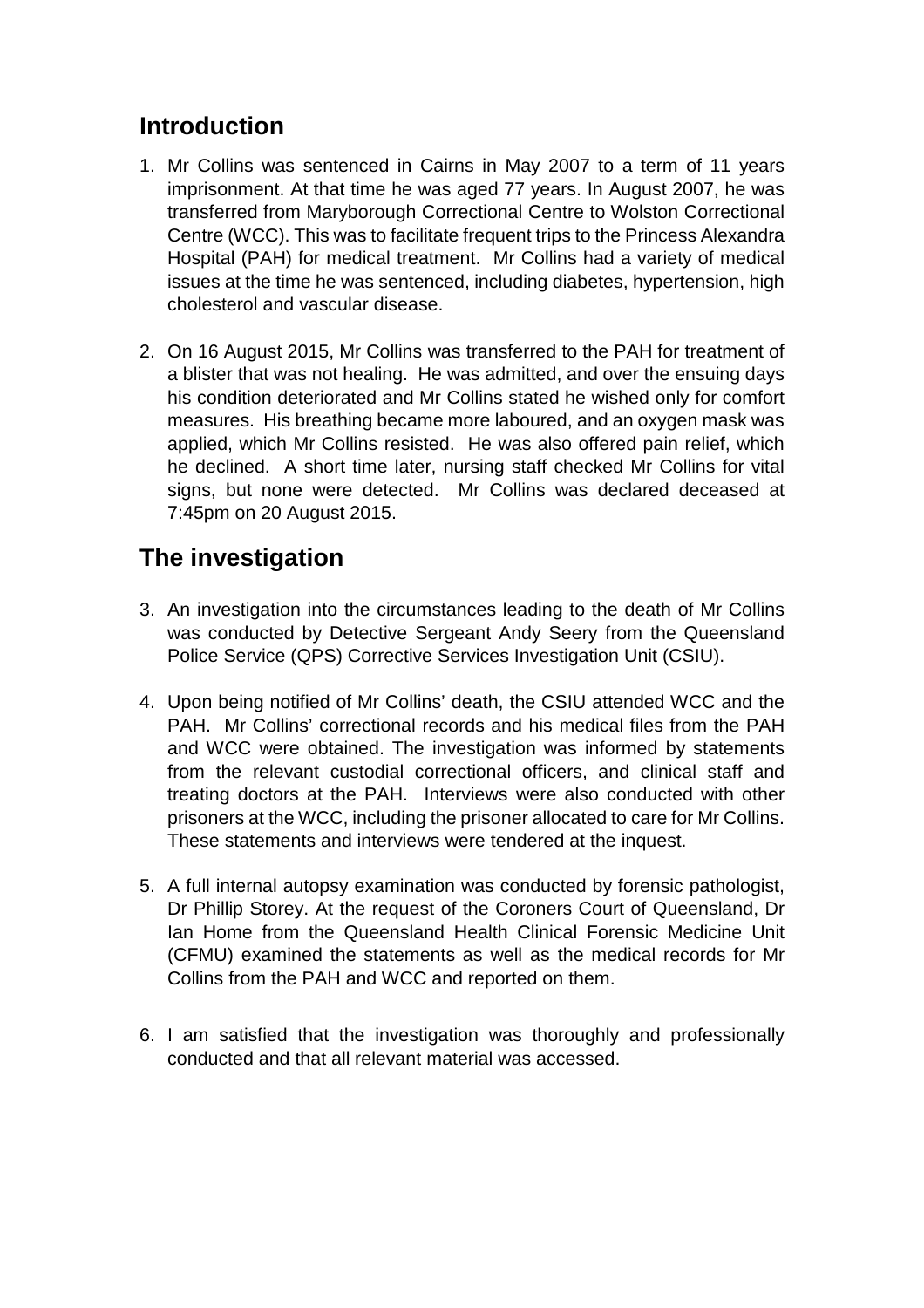## **The Inquest**

- 7. As Mr Collins was in custody when he died, an inquest into his death was required by the Coroners *Act 2003.* The inquest was held on 23 January 2018. All of the statements, medical records and material gathered during the investigation were tendered and Counsel Assisting proceeded immediately to submissions in lieu of any oral testimony being heard.
- 8. Mr Collins next of kin were notified of the inquest. The Coroners Court was advised that they did not wish to attend the inquest and that they "did not have any concerns or any issues surrounding Francis's death."

#### **Circumstances of the death**

- 9. Francis Ronald Llewlyn Collins was 85 years of age at the time of his death. On 31 May 2007 he was convicted of historical offences relating to the indecent treatment of children. He had no previous criminal history. He was sentenced to 11 years imprisonment, and initially served this at the Maryborough Correctional Centre. He was eligible for parole from 7 December 2011, but his application for parole had been refused.
- 10.On his reception to prison, Mr Collins' medical history included the following conditions:
	- Hypertension;
	- Type 2 diabetes mellitus;
	- Peripheral vascular disease (PVD; hardening and narrowing of blood vessels to the body, particularly the lower limbs);
	- Foot ulcers due to a combination of diabetes and poor blood supply to the feet;
	- Gastro-oesophageal reflux disease (GORD; gastric reflux);
	- Right total hip replacement;
	- Excision of multiple skin cancers.
- 11.It was noted that Mr Collins also had a persistent, non-productive cough that had been present for approximately 20 years. As noted above, Mr Collins was transferred from the Maryborough Correctional Centre to WCC in August 2007 to facilitate transfers to the PAH to deal with his multiple comorbidities.
- 12.On 7 August 2015, Mr Collins presented to the WCC medical centre with a blister on his right big toe. Fluid was drained by nursing staff with immediate relief noted. On 14 August 2015, Mr Collins was reviewed and the blister was noted to look and feel better.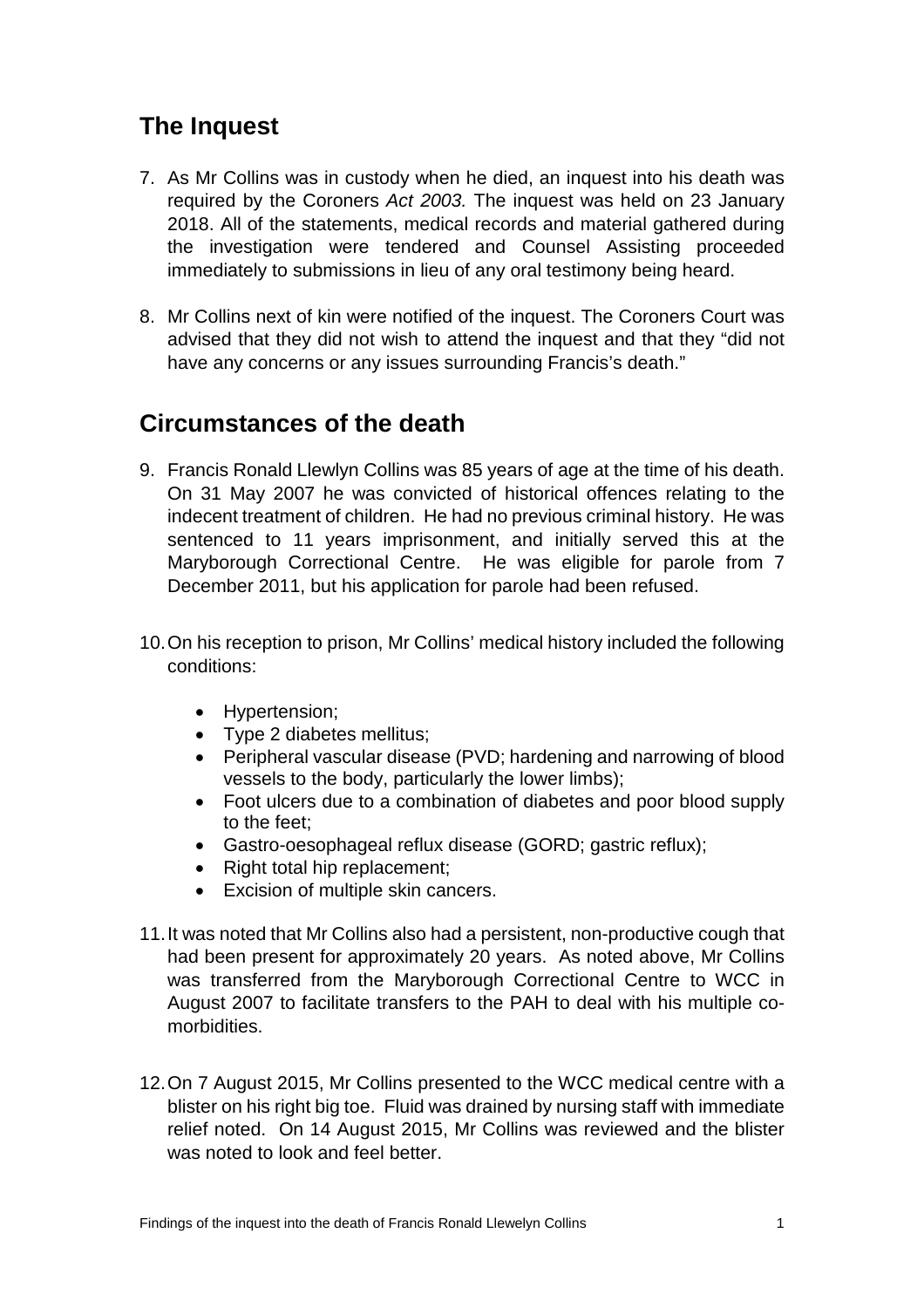- 13.On 15 August 2015, Mr Collins presented to the medical centre with shortness of breath and a one week history of a productive cough. On examination he had crackles in all lung fields and a wheeze on exhalation. He was given Ventolin, and transferred to the PAH emergency department. On examination there, he did not appear to be in respiratory distress, and was prescribed oral antibiotics for a possible lower respiratory tract infection. Of note, the blister on Mr Collins' right foot was also noted to have no infective features. He was discharged back to WCC.
- 14.On 16 August 2015, Mr Collins re-presented to the WCC medical centre reporting significant pain in his right foot. He was transferred back to the PAH for further review. The blister was described as now being a necrotic (dead tissue present) diabetic foot ulcer. A chest X-ray was also performed, and demonstrated partial right middle lobe atelectasis (reduced aeration due to collapse of lung tissue) and consolidation consistent with pneumonia.
- 15.Mr Collins was subsequently admitted to the PAH secure unit under the care of the General Medical Team for treatment and investigation of an acute exacerbation of his chronic cough. A statement from Dr Kyle White, who was part of this treating team, was tendered at the inquest.<sup>[1](#page-3-0)</sup>

16.Investigations carried out at the PAH included the following:

- A chest CT scan demonstrated right lower lobe atelectasis and an unusual pattern of partial left upper lobe obstruction although an underlying lesion was not visualised;
- Lung function tests revealed moderate obstructive airways disease (a chronic inflammatory lung disease that causes obstructed airflow from the lungs);
- An echocardiogram revealed moderate calcific aortic stenosis (hardening and narrowing of the heart valve) and pulmonary hypertension (elevated blood pressure in the arteries of the lungs).
- 17.By 19 August 2015, Mr Collins' shortness of breath, cough and foot ulcer appeared to have improved. However, he remained wheezy and breathless when mobilising. A repeat chest X-ray revealed progressive atelectasis involving the left lung base. During his clinical work up, Mr Collins was found to have low iron levels, which was deemed to be a possible contributor to his dyspnoea.
- 18.Soon after midday on 19 August 2015, Mr Collins was commenced on an intravenous iron infusion. At 4:50pm that afternoon, he became acutely short of breath and the rapid response team had to be activated. The iron infusion was ceased, and he was treated with aggressive symptomatic management for a suspected anaphylactoid reaction.

<span id="page-3-0"></span><sup>1</sup> Exhibit B6.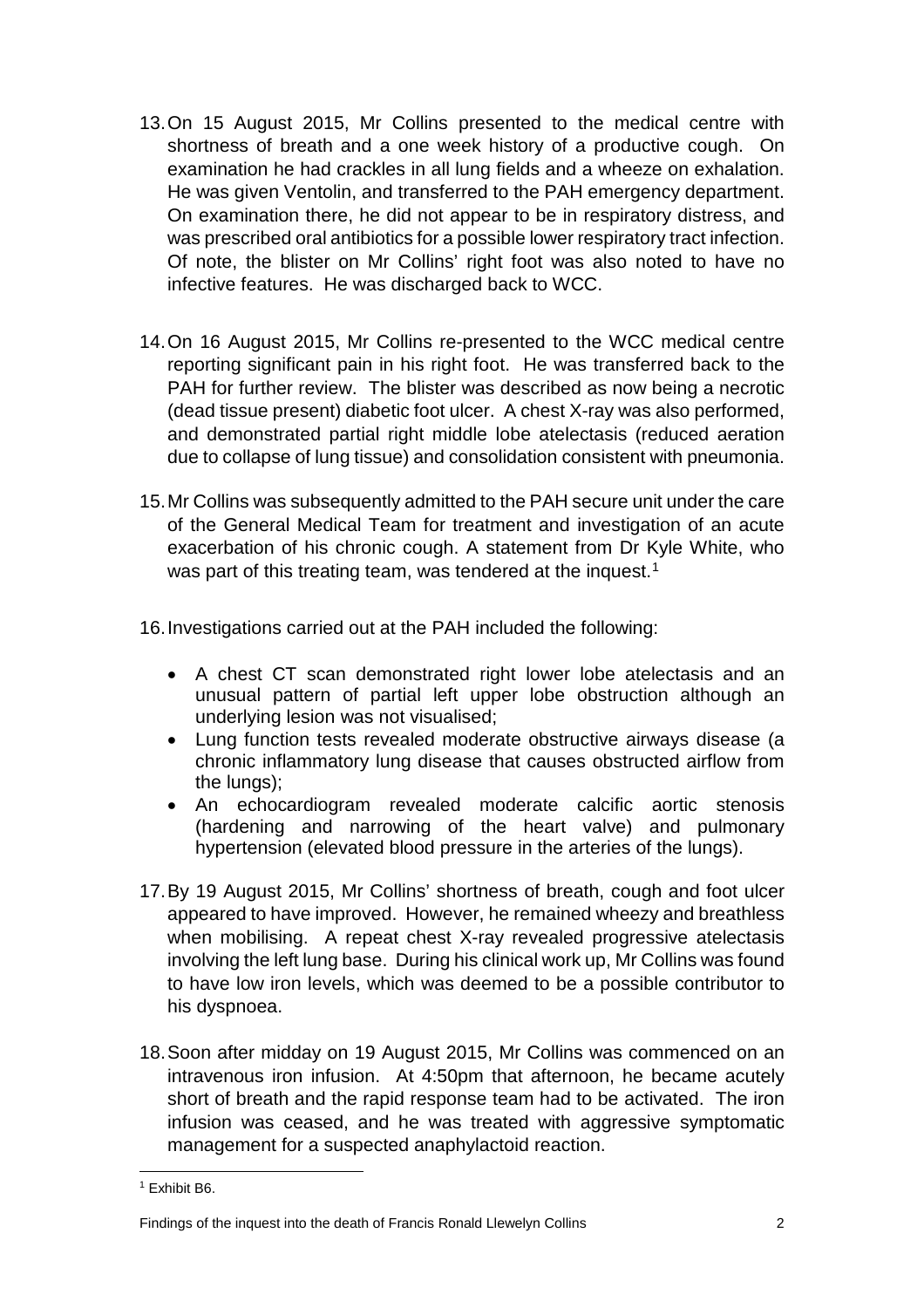- 19.Following this treatment, Mr Collins' shortness of breath returned to baseline levels. An immunologist agreed that his symptoms were likely the result of an anaphylactoid reaction to components within the iron infusion. However, confirmation of an anaphylactoid reaction was inconclusive.
- 20.On 20 August 2015, Mr Collins was stable. He indicated to medical staff that his condition was similar to how felt before he was admitted to hospital. Statements from his medical team, registered nurses Dahyun Kang and Alecia Mott, were tendered at the inquest.[2](#page-4-0)
- 21.Later on 20 August 2015, his respiratory rate increased due to presumed mucous plugging (thick, tenacious secretions blocking the airways). A review was requested by a physiotherapist and a respiratory physician. A repeat chest X-ray showed persistent left lower lobe volume loss along with development of minor atelectasis at the base of the right lung. Following a further episode of decreased oxygen saturations, an Acute Resuscitation Plan was completed. This indicated that Mr Collins did not want any invasive measures, and wished to be kept comfortable in the event his condition deteriorated further.
- 22.Despite attempts to clear the secretions blocking his airways, Mr Collins' condition continued to decline with type 1 respiratory failure. The possibility of a pulmonary embolus was considered, and Mr Collins was commenced on enoxaparin (blood thinner). Mr Collins was not deemed a suitable candidate for any non-invasive forms of ventilation. Supplemental oxygen was increased, however Mr Collins failed to improve. He was pronounced deceased at 7:45pm on 20 August 2015.
- 2[3](#page-4-1). The post-mortem examination carried out by Dr Storey<sup>3</sup> revealed shallow skin ulceration in varying states of healing to the inner right big toe, the lateral aspect of both heels, the left anterior thigh and lateral calf; none of which appeared to be infected. There was a thick tenacious mucus plug within the main airway of the left lower lobe of the lungs, causing complete obstruction of the airway. The remaining bronchi contained thick white material. Bloodstained watery fluid was seen in both lung cavities and was thought to reflect heart failure.
- 24.Mr Collins heart was enlarged with widespread calcified atherosclerosis evident in the heart and aorta.

<sup>2</sup> Exhibits B2; B4.  $\overline{\phantom{0}}$ 

<span id="page-4-1"></span><span id="page-4-0"></span><sup>3</sup>Exhibit A6.

Findings of the inquest into the death of Francis Ronald Llewelyn Collins 3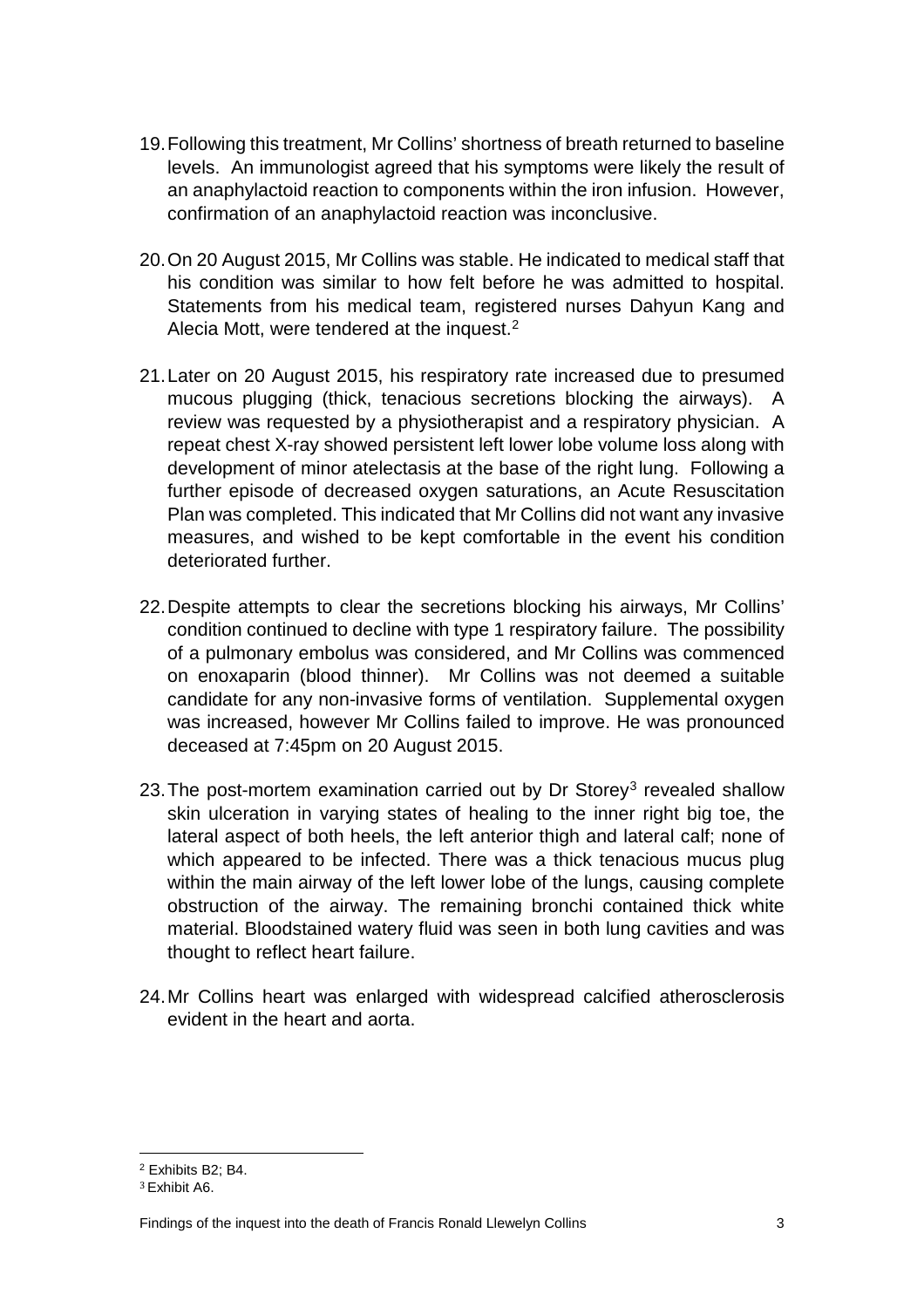- 25.Dr Home assisted the inquest by reviewing the available medical records, witness statements, and the autopsy report completed by Dr Storey. He provided a detailed report which was tendered at the inquest.[4](#page-5-0) Dr Home confirmed that Mr Collins died due to respiratory failure as a consequence of chronic obstructive pulmonary disease (COPD). Changes following emphysema were seen at autopsy. Dr Home explained that most patients with emphysema also have a degree of chronic bronchitis, which produces a chronic cough, something which Mr Collins had experienced for some twenty years.
- 26.Dr Home explained that sufferers of COPD often experience rapid onset exacerbations of their symptoms in response to chest infections and other factors. Dr Home confirmed that Mr Collins' assessment on 15 August 2015, and subsequent return to WCC, was appropriate in the circumstances, particularly given the subsequent report of the chest x-ray performed that day, which indicated no signs of a chest infection.
- 27.Dr Home confirmed that the care provided in the following days was also appropriate. He explained that Mr Collins had emphysema with focal consolidation as well as mucous plugging obstructing the airways. All these factors would have contributed to inadequate gas exchange in an individual with reduced functional reserves. Despite antibiotics, steroids, multiple inhaled medications to open the airways, as well as regular chest physiotherapy, the mucous was unable to be cleared from Mr Collins' airways. As a result of this, he developed worsening type 1 respiratory failure, and subsequently passed away.
- 28.Although accepting that it was not a direct contributor to the death, Dr Home raised the apparent anaphylactoid reaction during the iron infusion involving iron polymaltose. He explained that while such reactions are considered rare and typically occur within the first few minutes of commencing an infusion. Dr Home raised that the PAH might wish to review the decision to stock this particular type of compound, and consider other safer alternatives.
- 29.Having regard to Dr Home's concern regarding the iron infusion, and Dr Storey having listed the iron infusion as a significant condition relating to the cause of death, I requested a response from the PAH. A letter from the Director of Clinical Pharmacology, Dr Peter Pillans, [5](#page-5-1) noted that haematologists seldom give iron infusions to inpatients, and that the most are administered on an outpatient basis using a different iron preparation. Dr Pillans indicated that iron polymaltose was almost exclusively used for inpatients at the PAH, and no adverse reactions had been no recorded. He

<sup>4</sup> Exhibit B7.  $\overline{a}$ 

<span id="page-5-1"></span><span id="page-5-0"></span><sup>5</sup> Exhibit B8.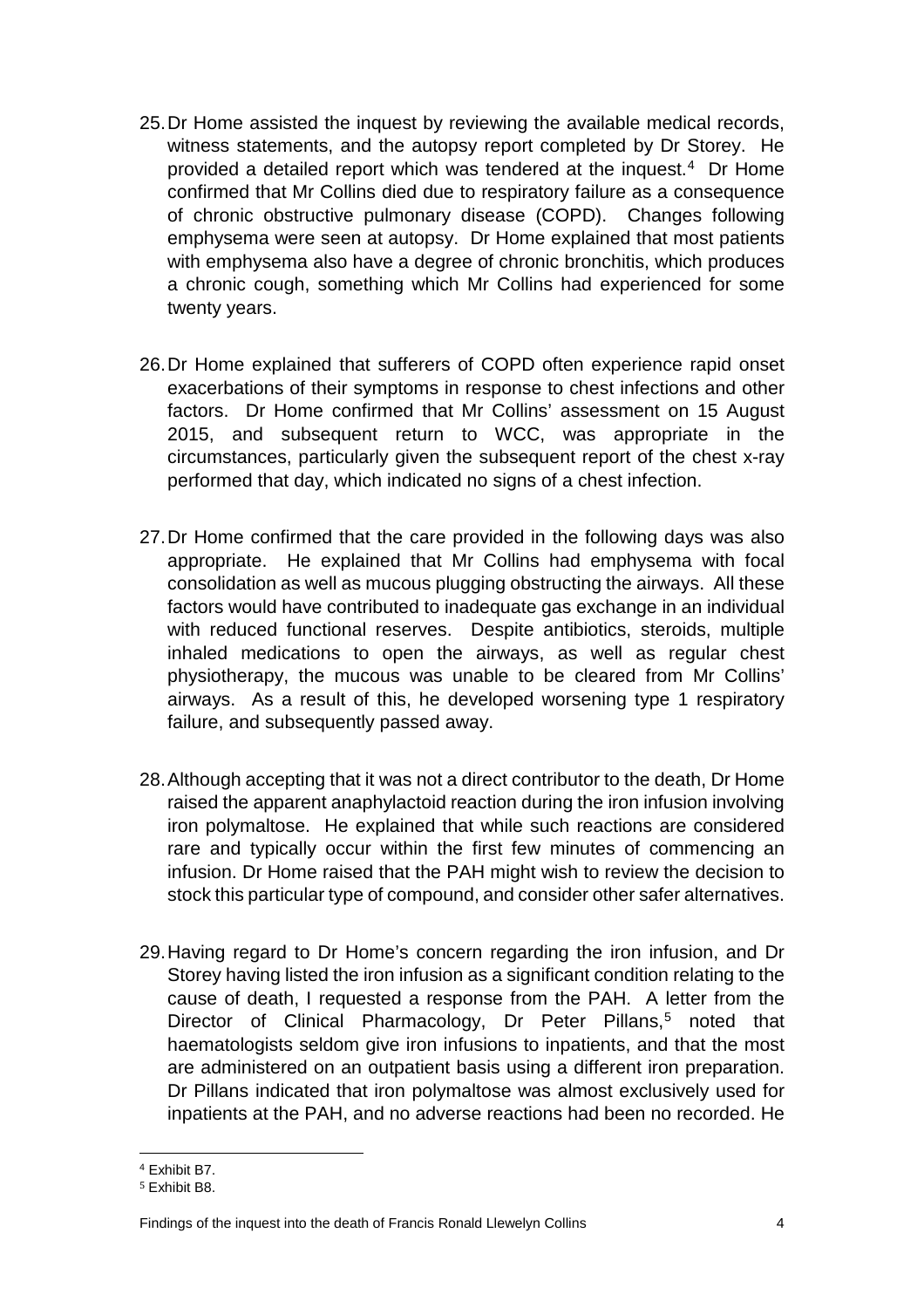noted that while anaphylactoid reactions to iron infusions are well known, they are rare.

## **Conclusions**

- 30.Mr Collins' death was the subject of an investigation by the QPS Corrective Services Investigation Unit. That investigation has been considered by me. I accept that the death was from natural causes with no suspicious circumstances associated with it.
- 31.I find that none of the correctional officers involved in his care caused or contributed to his death. I am satisfied that Mr Collins was given appropriate medical care by staff at WCC and the PAH whilst he was admitted there. His death could not have reasonably been prevented.
- 32.It is a recognised principle that the health care provided to prisoners should be of no lesser standard than that provided to other members of the community. The evidence tendered at the inquest established the adequacy of the medical care provided to Mr Collins when measured against this benchmark.
- 33.I am satisfied that the concerns raised by Dr Home were adequately addressed by the PAH.

#### **Findings required**

- 34.I am required to find, as far as is possible, the medical cause of death, who the deceased person was and when, where and how he came by his death. After considering all of the evidence I am able to make the following findings:
- **Identity of the deceased** The deceased person was Francis Ronald Llewelyn Collins.
- **How he died** Mr Collins died after developing emphysema with focal consolidation as well as mucous plugging obstructing his airways. These factors contributed to inadequate gas exchange in an individual with reduced functional reserves. Despite antibiotics, steroids, multiple inhaled medications to open the airways, as well as regular chest physiotherapy, the mucous was unable to be cleared from Mr Collins' airways. He consequently developed worsening type 1 respiratory failure.